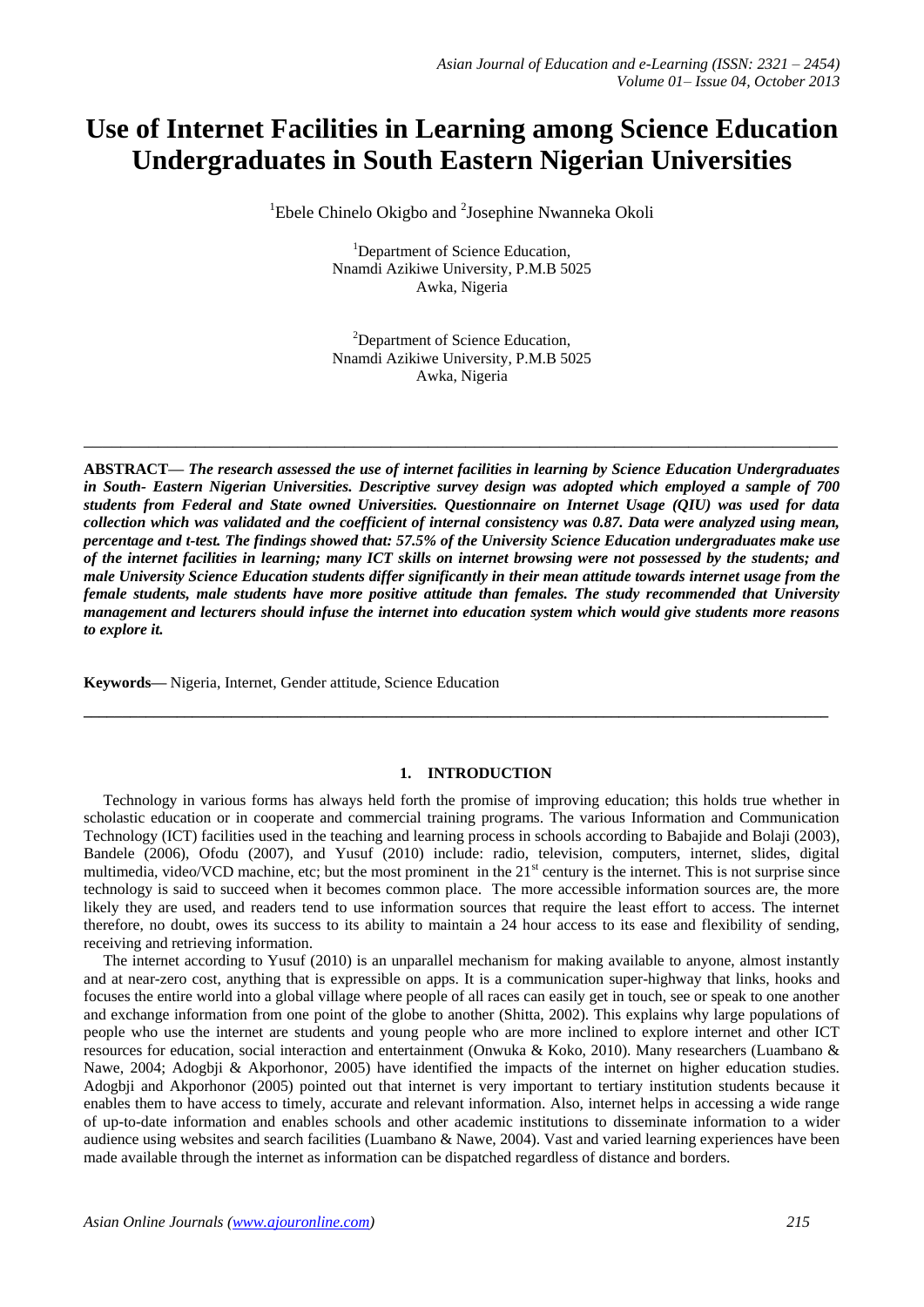Today's education system faces the challenges to prepare individuals for the information society in which one of the most important aims is to handle information (Aderibigbe & Aramide, 2012). The revolution of ICT and particularly the internet is exerting profound effects on institutions of higher learning and the current effort to use the internet in tertiary education is guided by two different approaches. The first approach seeks to improve existing forms and structures of post-secondary instructions to create better, faster, and cheaper versions of today's course and curricula by means of the internet. In second approach, the internet can transform tertiary education into student-centered learning rather than institution or faculty-centered instruction. The internet promotes equality of educational opportunities by offering quality learning materials which helps to accelerate, enrich and deepen basic skills both in teaching and learning. It motivates and encourages students in learning as it helps them to be more independent and responsible for their own learning. Internet also provides resources and services for students thereby enabling them to meet their individual needs (Aderibigbe & Aramide, 2012). According to Abolade and Yusuf (2005), the use of internet allows for networking among students and teachers, thus facilitating exchange of ideas, sharing of resources and improved teaching-learning practices as well as provides opportunity for connecting schools to the world as learning is expanded beyond the classroom.

 However, internet is not a solution to all the problems facing Nigerian educational system, although it is of great help. Three major things need to be considered in the use of internet in the university. They are: i. inappropriate people and information, ii learning the internet takes time, and iii. the digital divide. The internet being an open system that provides access to people and information from all over the world can sometimes contain what might be considered as inappropriate for access by young students. Thus, students, as well as teachers spend much time perfecting their internet skills before applying them effectively in other science subjects. This proffers two problems; firstly, the curriculum in most schools is already over loaded mostly with items that prepare students to do well in tests that have little or nothing to do with using the internet effectively. Secondly, most teachers do not have enough skills to work comfortably with students who are routinely using the internet and other ICT facilities. Therefore science teachers need to make use of available ICT resources to help students achieve high standard in education.

 Studies ( Lishan , 2004; Agbatogun, 2006; Ugwuanyi, 2010; Christensen in Okigbo & Okeke, 2012) had identified major barriers to effective use of ICT in education to include; lack of access to basic facilities, lack of competence, lack of technical support, resistance to change and negative attitude, low internet connectivity, and inadequacy in the use of internet and other ICT resources. This is corroborated by Neitha (2007) who specifically emphasized; cost of connectivity, accessible and reliable electricity, lack of trained personnel and unavailability of infrastructure, as major factors that can stand in the way of successful integration of internet into the curriculum in African countries like Nigeria. Lishan (2004) faulted technical obsolesce of hardware and software which may pose problems of access to digital form, funding and digital resources. However, despite the fact that users gain high level of familiarity with computer and web searching, they are still unable to see the value of internet due to their lack of adequate skill, especially with respect to navigation, support and usability.

 The ability to use ICT skills is becoming a necessary form of literacy at all levels of education, regardless of one's gender. It is yet unclear whether gender difference in attitude to and use of the internet are stable over time or consistent across countries and culture. Okigbo and Okeke (2012) found that there was a significant difference in the problems experienced by male and female mathematics teachers in using the four ICT elements(internet, CDROM, digital image technology, and video referencing) for instruction; female mathematics teachers experience more difficulty than males. Some technology related factors that tend to favour male users of internet facilities and ICTs in general include: stereotyped views of female users, male oriented aggressive formats of computer stimulation programs and online discussion groups that lack online etiquette and civility that women desire, prevalence of internet pornography, low number of women in technology's power positions.

 Despite the numerous advantages in using the internet as an educational tool, there are setbacks such as privacy problems, plagiarism, unfamiliarity with the internet environment, and so on. The problem of this study is 'to what extent do Nigerian University Science Education students make use of internet facilities in learning?'

#### *1.1 Research Questions*

- 1. What percentage of the Nigerian University science education students make use of the internet facilities?
- 2 What are the ICT skills on internet browsing required and possessed by the University students?
- 3. What is the access point, experience and service usage of the internet by Science Education University students?
- 4. How does the attitude of male University Science Education students towards the use of the internet compare with that of their female counterpart?

#### **2. METHOD**

The study design is descriptive survey that employed a sample of 700 Science Education University students from Federal owned Universities (300) and State owned Universities (400) drawn from eight Universities in South East Zone of Nigeria, that have a Science Education Programme. The instrument used for this study was the Questionnaire on Internet Usage (QIU) constructed by the researchers. The QIU was made up of Parts A and B. Part A concentrated on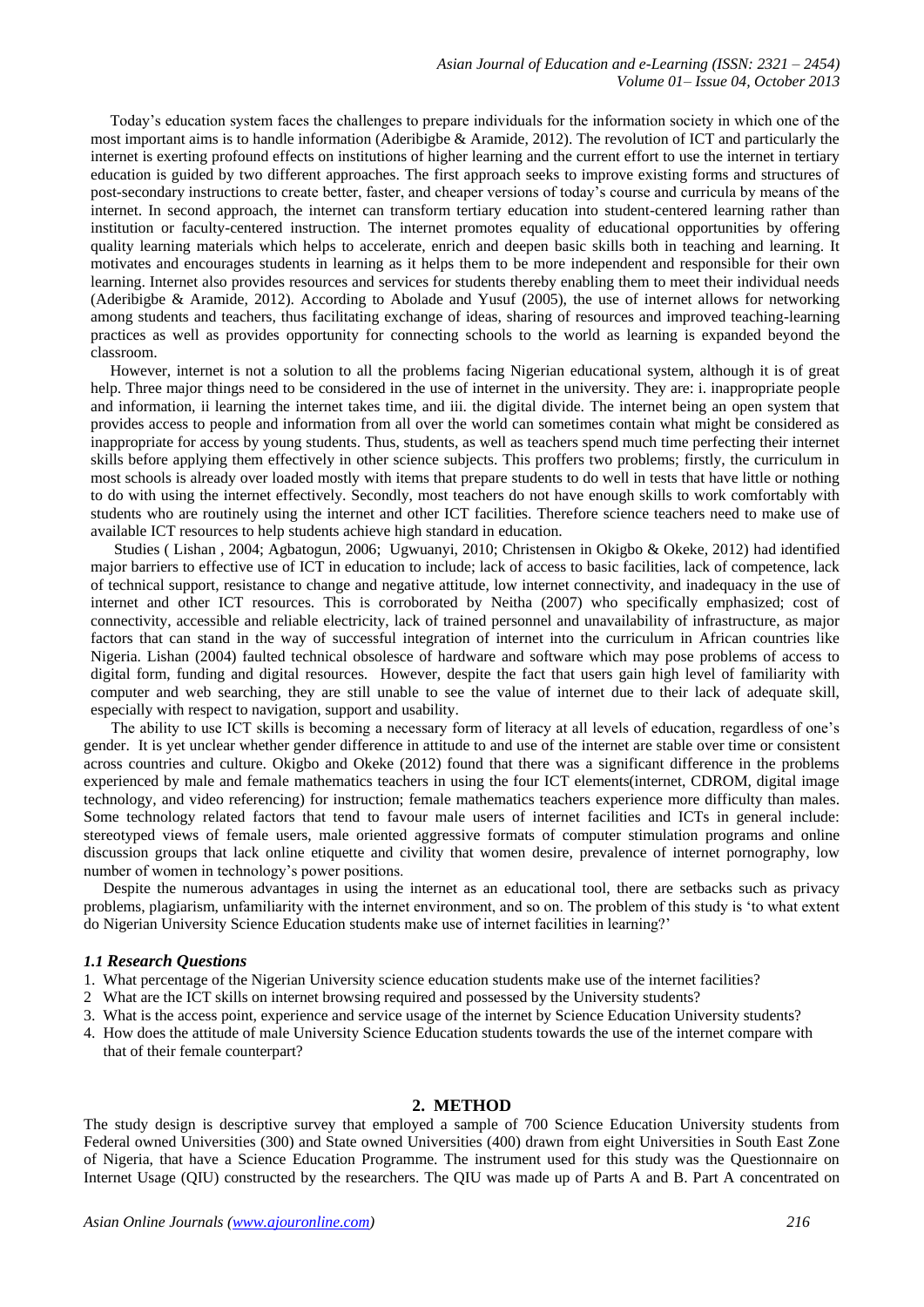demographic data (university, course, level, e-mail address, and gender) of the respondents and the time spent on the average in the internet every week while Part B was made of 35 items divided into four sections. Section I collected data on the percentage of Nigerian University Science Education students that make use of internet facilities; section II covered the ICT skills on internet browsing required and possessed by the University undergraduates; section III concentrated on the access point, experience and service usage of the internet by the university students; and section IV covered the attitude of male and female university students towards internet usage. A four-point scale was used where the rating ranges from 1 to 4, 1 point referred to Strongly Disagree and 4 points was rated as Strongly Agree. For a statement; mean of 2.50 or below was regarded as disagree by the respondents while mean above 2.50 was taken to be agreed by them.

The instrument was validated by three University lecturers; one from Computer Science Department, the other from Science Education Department, and finally a Measurement and Evaluation expert. They were also given the problem of the study, research questions, and hypotheses; and were asked to review the clarity and relevance of the items in relation to the problem under investigation. Their comments and recommendations served as a guide to the modification of the items in the questionnaire. Also, Cronbach alpha  $(\infty)$  technique was used to determine the internal consistency of the instrument which was found to be 0.87. To collect data for the study, the researchers with the help of eight Research Assistants visited the entire sample Universities. A total of 700 copies of the questionnaire were administered to Science Education University students from Federal owned Universities (300) and State owned Universities (400). The completed copies were collected on the spot. Also, the data collected were analyzed using mean and percentage to answer the four research questions and the t-test for testing the two hypotheses.

## **3. RESULTS**

The analysis of the data collected through the demographic data on university, course, level, e-mail address, and gender of the students showed that: 300 students were from Federal owned Universities and 400 from State owned Universities; 412 students in 200 level and 288 in 300 level; 18.6% of the Nigerian Science Education University students had no email address while 81.4 % had; and 180 males and 520 females were in Science Education Departments in the eight Universities in the South East Zone of Nigeria. However, the results of the study were presented on tables one to six according to the research questions.

## *3.1 Research Question 1: What percentage of the Nigerian University Science Education students make use of the internet facilities?*

| S/N | <b>Internet Usage</b>                                                                          | <b>Mean</b><br><b>Responses</b> | <b>Percentage</b><br><b>Responses</b> | <b>Remarks</b> |
|-----|------------------------------------------------------------------------------------------------|---------------------------------|---------------------------------------|----------------|
| 1   | I have used the internet for at least a year.                                                  | 2.67                            | 66.8%                                 | Agree          |
| 2   | I use the internet before I got admission into the University.                                 | 2.15                            | 53.8%                                 | Disagree       |
| 3   | I am familiar with the internet environment and have used it 2.31<br>for three years or more.  |                                 | 57.8%                                 | Disagree       |
| 4   | I make use of web/www which is the newest and fastest 2.23<br>growing segment of the internet. |                                 | 55.8%                                 | Disagree       |
| 5   | I hope to start using the internet by next semester.                                           | 1.90                            | 47.5%                                 | Agree          |
| 6   | I can surf the internet.                                                                       | 2.62                            | 65.5%                                 | Agree          |
| 7   | using the internet immediately I<br>entered the<br>I started<br>University.                    | 2.25                            | 56.3%                                 | Disagree       |
|     | Total                                                                                          | 2.30                            | 57.5%                                 | Low level      |

**Table 1:** Percentage level of Internet usage by Science Education University Students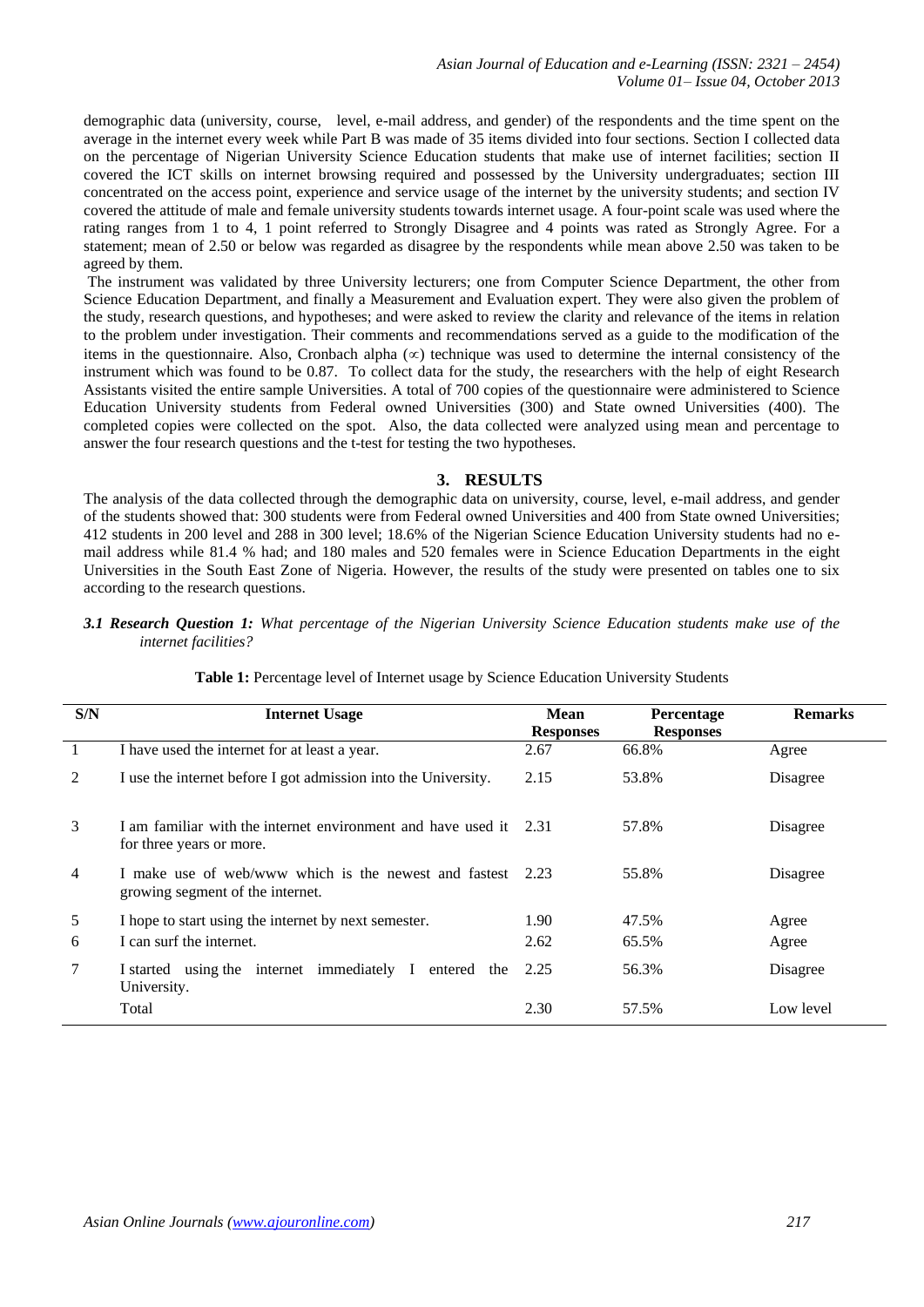*3.2 Research Question 2: What are the ICT skills on internet browsing required and possessed by the Nigerian University student?*

Table 2 presents the analysis of research question 2.

| S/N            | <b>ICT Skills on Internet browsing</b>      | <b>Required</b> | <b>Possessed</b> | <b>Remarks</b>         |
|----------------|---------------------------------------------|-----------------|------------------|------------------------|
| -1             | Turn on the computer.                       | 4.00            | 3.50             | Agree                  |
| 2              | Open document from start menu.              | 3.92            | 2.83             | Agree                  |
| 3              | Use the internet explorers.                 | 2.80            | 2.13             | Agree/Disagree         |
| $\overline{4}$ | Use skillful choice of keywords.            | 3.15            | 2.05             | Agree/Disagree         |
| 5              | Access the related topics.                  | 3.70            | 1.92             | Agree/Disagree         |
| 6              | Enter web addresses.                        | 3.22            | 2.05             | Agree/Disagree         |
| 7              | Enter the search questions.                 | 2.46            | 1.07             | Disagree               |
| 8              | Check and send mails.                       | 3.28            | 2.52             | Agree                  |
| 9              | Save in a storage device.                   | 3.45            | 2.64             | Agree                  |
| 10             | Close the window and shut down the computer | 3.92            | 3.44             | Agree                  |
|                | Total                                       | 3.39            | 2.42             | Required/Not possessed |

**Table 2:** ICT Skills on Internet browsing required and possessed by the Students

To find out if there is any significant difference in the level of ICT skills on internet browsing required and possessed by the University Science Education students, the t- test comparison between the two means responses carried out. Table 3 presents the summary of the analysis.

**Table 3:** The t-test comparison of ICT Skills on Internet browsing required and possessed by students

| <b>Responses</b> | . . | <b>Mean</b> | <b>Std deviation</b> | $\infty$ | df | t-cal  | t-crit |
|------------------|-----|-------------|----------------------|----------|----|--------|--------|
| Required         | 10  | 3.39        | . 02                 | 0.05     | 18 | ኅ ኅ1ኅ  | 1.734  |
| Possessed        | 10  | 2.42        | 0.94                 |          |    | 4.41 L |        |

*3.3 Research Question 3: What is the access point, experience and service usage of the internet by Science Education University students?*

Analysis of research question 3 is presented on Table 4.

**Table 4:** Access point, experience and service usage of Internet by the Students

| S/N | Access point, experience and service usage                                                             | Mean $(X)$ | <b>Std Dev. (SD)</b> | <b>Remarks</b> |
|-----|--------------------------------------------------------------------------------------------------------|------------|----------------------|----------------|
|     | I use internet to send and receive message through e-mail.                                             | 2.22       | 1.20                 | Disagree       |
| 2   | information<br>university<br>Relevant<br>programs<br>on<br>are<br>obtained from browsing the internet. | 2.57       | 1.10                 | Agree          |
| 3   | I access the internet through my university digital library.                                           | 2.40       | 0.83                 | Disagree       |
| 4   | I access the internet using my own modern.                                                             | 2.21       | 0.76                 | Disagree       |
| 5   | I access the internet through cyber cafes.                                                             | 2.70       | 1.02                 | Agree          |
| 6   | My university has a steady power supply with the help of<br>generator sets.                            | 2.16       | 0.55                 | Disagree       |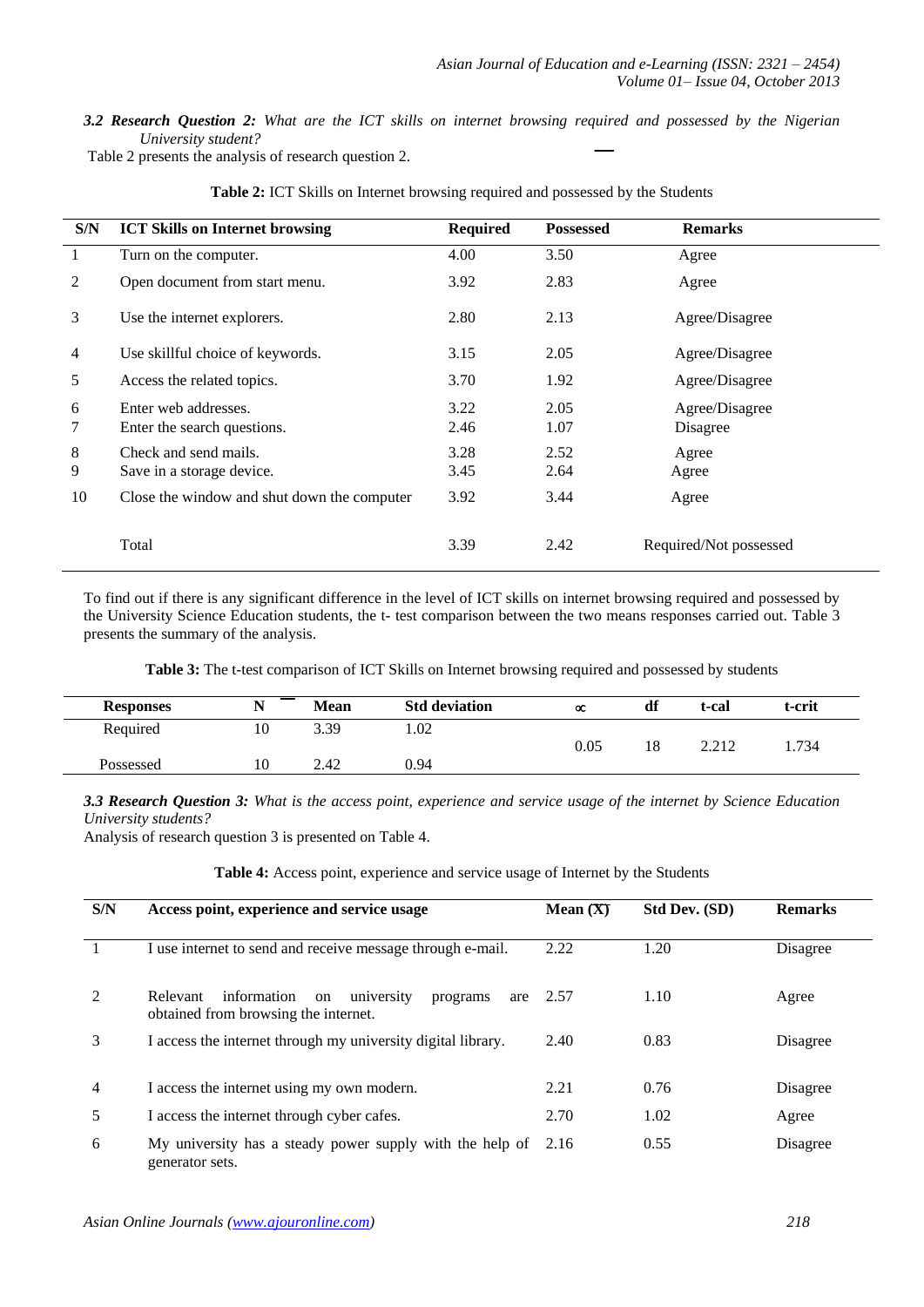|    | I access the internet using my personal computer.                          | 2.56  | 1.00 | Agree    |
|----|----------------------------------------------------------------------------|-------|------|----------|
| 8  | Low internet connectivity is the problem I experience during<br>browsing.  | -1.96 | 0.42 | Agree    |
| 9  | My university has no functional digital library.                           | 2.57  | 0.91 | Disagree |
| 10 | Unstable power supply is an issue that affects the internet 2.41<br>usage. |       | 0.52 | Agree    |
|    | Total                                                                      | 2.38  | 0.83 | Disagree |

## *3.4 Research Question 4: How does the attitude of male University Science Education students towards the use of the internet compare with that of their female counterpart?*

Table 5 presents the analysis of research question 4

| S/N            | Attitude towards the use of the internet                      | Gender | $\overline{\mathbf{X}}$ | <b>SD</b> | <b>Remarks</b> |
|----------------|---------------------------------------------------------------|--------|-------------------------|-----------|----------------|
| -1             | I prefer using the internet to read up my courses in school.  | Male   | 3.31                    | 0.58      | Agree          |
|                |                                                               | Female | 2.27                    | 1.02      | Disagree       |
| 2              | I only use the internet when my lecturers force me to do so.  | Male   | 2.45                    | 1.10      | Disagree       |
|                |                                                               | Female | 3.19                    | 0.98      | Agree          |
| 3              | Information I got from the internet are most of the times not | Male   | 2.25                    | 0.66      | Disagree       |
|                | useful to me.                                                 | Female | 2.58                    | 0.82      | Agree          |
| $\overline{4}$ | I always do my course assignments using the internet.         | Male   | 3.28                    | 1.03      | Agree          |
|                |                                                               | Female | 3.02                    | 1.00      | Agree          |
| 5              | Browsing the internet is usually on a daily basis.            | Male   | 1.91                    | 0.43      | Disagree       |
|                |                                                               | Female | 1.75                    | 0.83      | Disagree       |
| 6              | Browsing the internet is usually on a weekly basis.           | Male   | 3.28                    | 1.03      | Agree          |
|                |                                                               | Female | 3.02                    | 1.00      | Agree          |
| 7              | Browsing the internet is usually on a monthly basis.          | Male   | 2.35                    | 0.32      | Disagree       |
|                |                                                               | Female | 2.75                    | 0.41      | Agree          |
| 8              | I use the internet for at least three hours a week.           | Male   | 3.37                    | 0.45      | Agree          |
|                |                                                               | Female | 2.65                    | 0.55      | Agree          |
|                | Total                                                         | Male   | 2.78                    | 0.70      | Agree          |
|                |                                                               | Female | 2.65                    | 0.83      | Agree          |

To determine the significant difference in the mean attitude of male and female University Science Education students towards internet usage, the t-test for comparison of two means was employed. The summary of the test statistics is presented on Table 6.

| <b>Participants</b> | <b>BT</b> | Mean | <b>Std deviation</b> | $\infty$ | df  | t-cal | t-crit |
|---------------------|-----------|------|----------------------|----------|-----|-------|--------|
| Male                | 180       | 2.78 | 0.70                 |          |     |       |        |
| Female              | 520       | 2.65 | 0.83                 | 0.05     | 698 | 2.043 | .645   |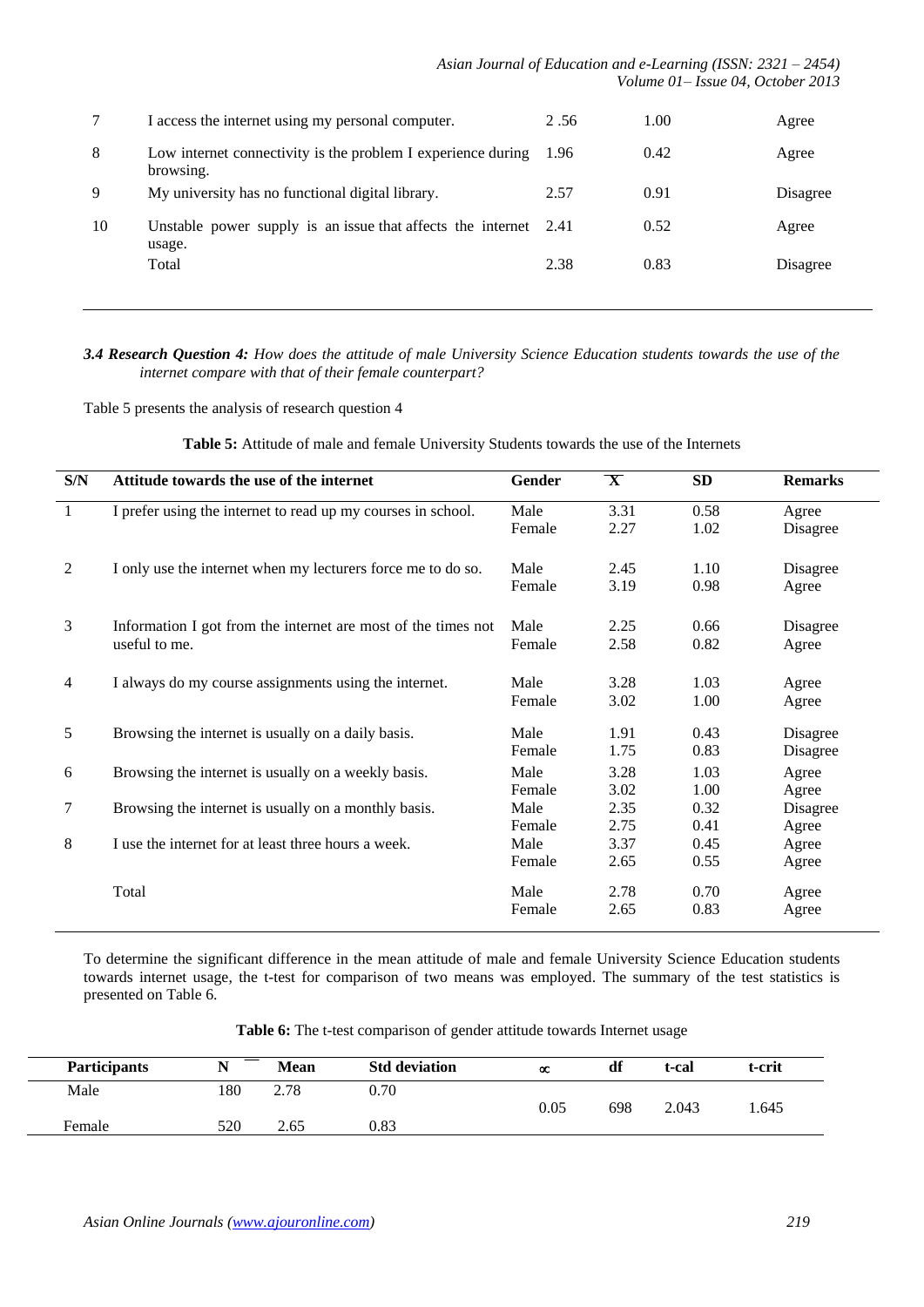## **4. DISCUSSION**

## *4.1 Discussion of the results*

 The findings from the results of this study showed that a large number of University Science Education students have good knowledge of and are familiar with the internet because many of them have used the internet for least one year. However, Table 1 revealed a mean value of 2.30 (57.5%) which is less than the acceptable mean value of 2.50 (62.5%), showing that higher percentage of the University science education students do not make use of the internet facilities in learning. The finding deviated from that of Onwuka and Koko (2010), who posited that young people and particularly students are more inclined to explore internet and other ICT resources for education, social interaction and entertainment. This is not surprising because students may spend a lot of time on the internet concentrating more on social interaction and entertainment than on their education.

 The results from Table 2 revealed that out of ten ICT skills on internet browsing listed; nine of them were required by the University Science Education students while only five were posses by them. To ascertain whether there is a significant difference between the university students required and possessed ICT skills for internet browsing, the t-test for comparison between the two means was used. The finding from the test (Table 3) showed that there is a significant difference in the level of ICT skills on internet browsing required and possessed by the University Science Education students. This implies that many ICT skills required from the students were not possessed by them. The finding gave credence to the findings of Ugwuanyi (2010) who reported that teachers lack of competence pose a major barrier to effective integration of ICT in the mathematics classroom.

 The findings from Table 4 showed that cyber café is the most widely used access point to the internet by University students. Also, few University students make use of the school digital library while many of them access the internet using their personal computer. Table 4 further revealed that low internet connectivity and unstable power supply were major problems encountered while using the internet. This is affirmed by Lishan (2004), Nertha (2007) and Ugwuanyi (2010) who identified low internet connectivity and accessibility to reliable electricity as major factors that can stand in the way of successfully integrating the internet and other ICT elements into the educational curriculum.

 The findings from Table 5 revealed that male University Science Education Students make use of the internet in learning more than the females. This showed that gender is a factor that affects the level of internet usage. The researchers also observed that male students spend an average of 3.3hrs/week online while female students spend an average of 3.0hrs/week online. To determine if there is a significant difference between the mean attitude of male and female University Science Education students towards internet usage hypothesis two was tested. Results from Table 6 showed that male University Science Education students differ significantly in their mean attitude towards internet usage from the female students. Thus male students have more positive attitude towards internet usage than the females. This is confirmed by Okigbo and Okeke (2012) who found that there was a significant difference in the problems experienced by male and female mathematics teachers in using ICT elements (internet, CDROM, digital image technology, and video referencing) for instruction; thus, female mathematics teachers experience more difficulty than males. It is not surprising to find that men still outplace women on the internet and other ICT in terms of various usage measures.

#### *4.2 Conclusion*

 From the findings, the research concluded that; A large percentage (62.5%) of the University science education students do not make use of the internet facilities in learning, there is a significant difference in the level of ICT skills on internet browsing required and possessed by the University Science Education students, cyber café is the most widely used access point to the internet by University students, low internet connectivity and unstable power supply were major problems encountered while using the internet, male students have more positive attitude towards internet usage than the females, and male University Science Education students differ significantly in their mean attitude towards internet usage from the female students.

#### *4.3 Recommendations*

 Based on the findings, the study recommended that: Government policy should be directed at ensuring reliable power supply as well as technical support to universities in order to boost the use of ICTs; Education authorities, University management, and lecturers should make efforts to infuse the internet into education system which would give students more reasons to explore it; and University management should create a course and/ or an avenue to teach new students how to use the internet.

## **5. ACKNOWLEDGEMENTS**

The researchers thank those who contributed to the success of the study especially; the Experts that validated the research instrument, all the Science Education University students from Federal and State owned Universities in South East Zone